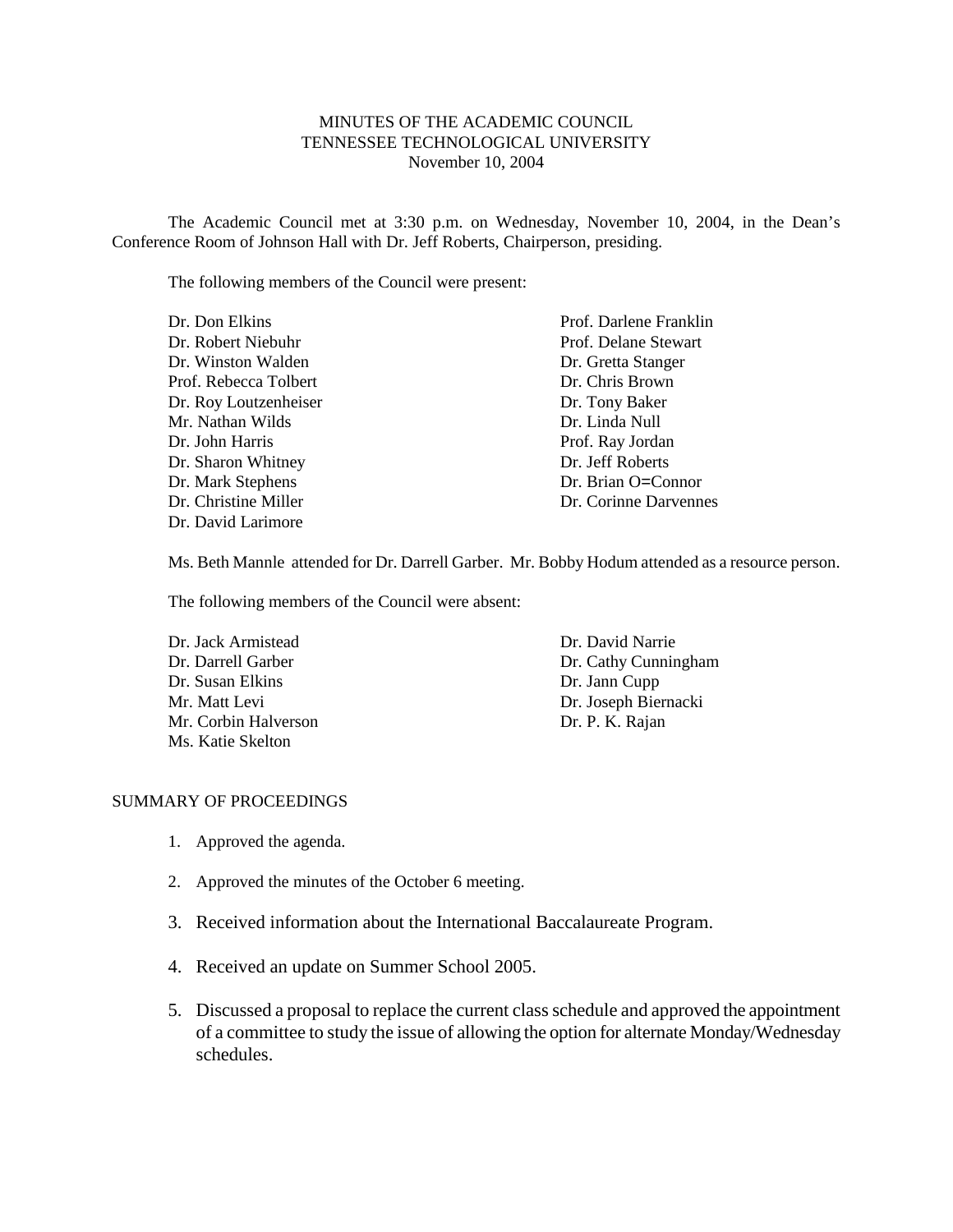Academic Council 11/10/04 - Page 2

### Approval of the Agenda

Dr. Stanger MOVED approval of the agenda, Dr. Stewart SECONDED the motion, and the agenda was APPROVED as distributed on the web.

#### Approval of the Minutes of the October 6 Meeting

Dr. Loutzenheiser MOVED approval of the minutes of the October 6 meeting, and Dr. Stanger SECONDED the motion. The minutes were APPROVED as posted on the web.

#### International Baccalaureate Program

Professor Tolbert introduced Mr. Bobby Hodum, Assistant Director of Admissions, to present information on the International Baccalaureate Program.

Mr. Hodum distributed a handout about the AP/IB Program—an international advanced placement program involving over 200,000 students in 45 different states in the U.S. and in 117 different countries. Only five high schools in Middle Tennessee (four schools in the Nashville area plus Cookeville High School) are offering the AP/IB.

Mr. Hodum referred to the list of courses on the handout and noted that the courses were designated as either HL or SL—Higher Level or Standard Level. So far TBR has not standardized the credit for AP/IB courses, but TTU would like to be listed on the IBO website so that high school students in the program would know exactly what exam score would be required in a particular course and exactly what college credit they would receive for the course. The departments would not be asked to give credit based on what other schools do but on statistical data and samples of the exams. Mr. Hodum noted that high school students in their junior year are eligible to enroll in IB courses. Professor Tolbert said the Admissions Office hopes to have information about the IB program on the web and in the bulletin soon and have our requirements established sometime during this academic year.

### Update on Summer School

Dr. Barker said the university is now spending more than the E&G budget (fees and appropriations) brings in. To keep the problem from becoming worse, the campus decided to reduce spending this year by \$1,043,000. Academic Affairs' portion of the reduction is about \$725,000-- \$50,000 in one-time funds and \$675,000 in permanent reductions. To avoid decreasing the R&R budget any further or eliminating vacant faculty lines, it was determined that the summer school program is the only other source of funds large enough to cover this problem. In order to make summer school self-supporting, Dr. Barker said that we would need to generate \$780,000 in income in excess of expenditures from the summer school program. He said that based on SCH generated in previous summers, each college would be given an income level beyond expenditures to attain. The